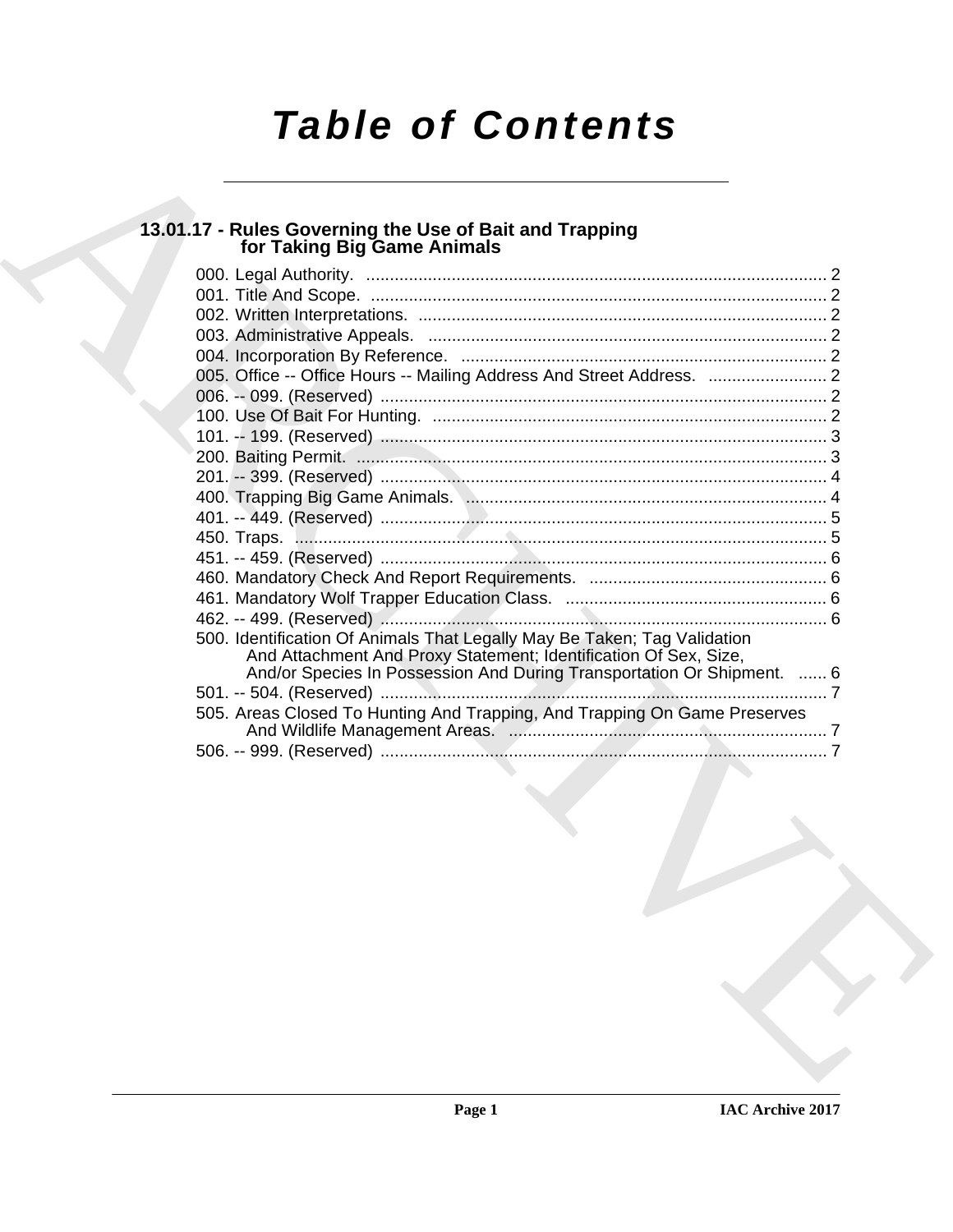#### **IDAPA 13 TITLE 01 CHAPTER 17**

#### **13.01.17 - RULES GOVERNING THE USE OF BAIT AND TRAPPING FOR TAKING BIG GAME ANIMALS**

#### <span id="page-1-1"></span><span id="page-1-0"></span>**000. LEGAL AUTHORITY.**

The Idaho Fish and Game Commission is authorized under Sections 36-104(b) and 36-1101(a), Idaho Code, to adopt rules concerning the use of bait and trapping for taking big game animals. (4-4-13) rules concerning the use of bait and trapping for taking big game animals.

#### <span id="page-1-2"></span>**001. TITLE AND SCOPE.**

**01. Title**. These rules shall be cited in full as IDAPA 13.01.17.000, et seq., Idaho Fish and Game Commission Rules IDAPA 13.01.17, "Rules Governing the Use of Bait and Trapping for Taking Big Game Animals." (4-4-13)

**02.** Scope. These rules establish the methods for using bait for taking and trapping big game animals in of Idaho.  $(4-4-13)$ the state of Idaho.

#### <span id="page-1-3"></span>**002. WRITTEN INTERPRETATIONS.**

**CHAPTER 17**<br>
13.01.17 - RULE **SOOYENNID THE USE OF BATTAND TRAPPING**<br>
113.01.17 - RULE AOR CHINNER BIG GAME ANIMALS<br>
16. LEAST AND TRAPPING<br>
16. LEAST AND THE USE CONTINUOUS INTO A CONTINUOUS INTO A CONTINUOUS INTO A CON In accordance with Section 67-5201(19)(b)(iv), Idaho Code, this agency has written statements which pertain to the interpretation of the rules of this chapter, or to the documentation of compliance with the rules of this chapter. These documents are available for public inspection and copying at cost at the headquarters office at 600 South Walnut,<br>Boise, Idaho. (3-30-01) Boise, Idaho. (3-30-01)

#### <span id="page-1-4"></span>**003. ADMINISTRATIVE APPEALS.**

All contested cases shall be governed by the provisions of IDAPA 13.01.01, "Rules of Practice and Procedure of the Idaho Fish and Game Commission." (3-30-01)

#### <span id="page-1-5"></span>**004. INCORPORATION BY REFERENCE.**

There are no documents that have been incorporated by reference into this rule. (3-30-01)

#### <span id="page-1-6"></span>**005. OFFICE -- OFFICE HOURS -- MAILING ADDRESS AND STREET ADDRESS.**

The principal place of business of the Department of Fish and Game is in Boise, Idaho. The office is located at 600 South Walnut, Boise, Idaho and is open from 8 a.m. to 5 p.m., except Saturday, Sunday and legal holidays. The mailing address is: P.O. Box 25, Boise, Idaho 83707. (3-30-01) mailing address is: P.O. Box 25, Boise, Idaho 83707.

#### <span id="page-1-7"></span>**006. -- 099. (RESERVED)**

#### <span id="page-1-9"></span><span id="page-1-8"></span>**100. USE OF BAIT FOR HUNTING.**

Bait for hunting is defined as any substance placed to attract big game animals, except liquid scent for deer and elk. Bait may be used to hunt ONLY black bear and ONLY under the following conditions, EXCEPT gray wolf may be taken incidentally to bear baiting. (4-4-13) taken incidentally to bear baiting.

#### <span id="page-1-11"></span>**01. Time**. (7-1-93)

**a.** No bait or bait container may be placed for the purpose of attracting or taking black bear prior to the opening of black bear take season EXCEPT bait may be placed one (1) week prior to the opening of bear season<br>in Units 10, 12, 16A, 17, 19, 20, 20A, 26 and 27. in Units 10, 12, 16A, 17, 19, 20, 20A, 26 and 27.

**b.** All bait, bait containers and materials must be removed and all excavations refilled no later than seven (7) days after the close of each season (spring, fall, or black bear dog training); EXCEPT bait, bait containers, and materials may remain in Units 10 and 12 between the dog training season and the fall hunt. (4-4-13)

#### <span id="page-1-10"></span>**02. Location**. (7-1-93)

**a.** No bait site may be located within two hundred (200) feet of any water (lake, pond, reservoir, year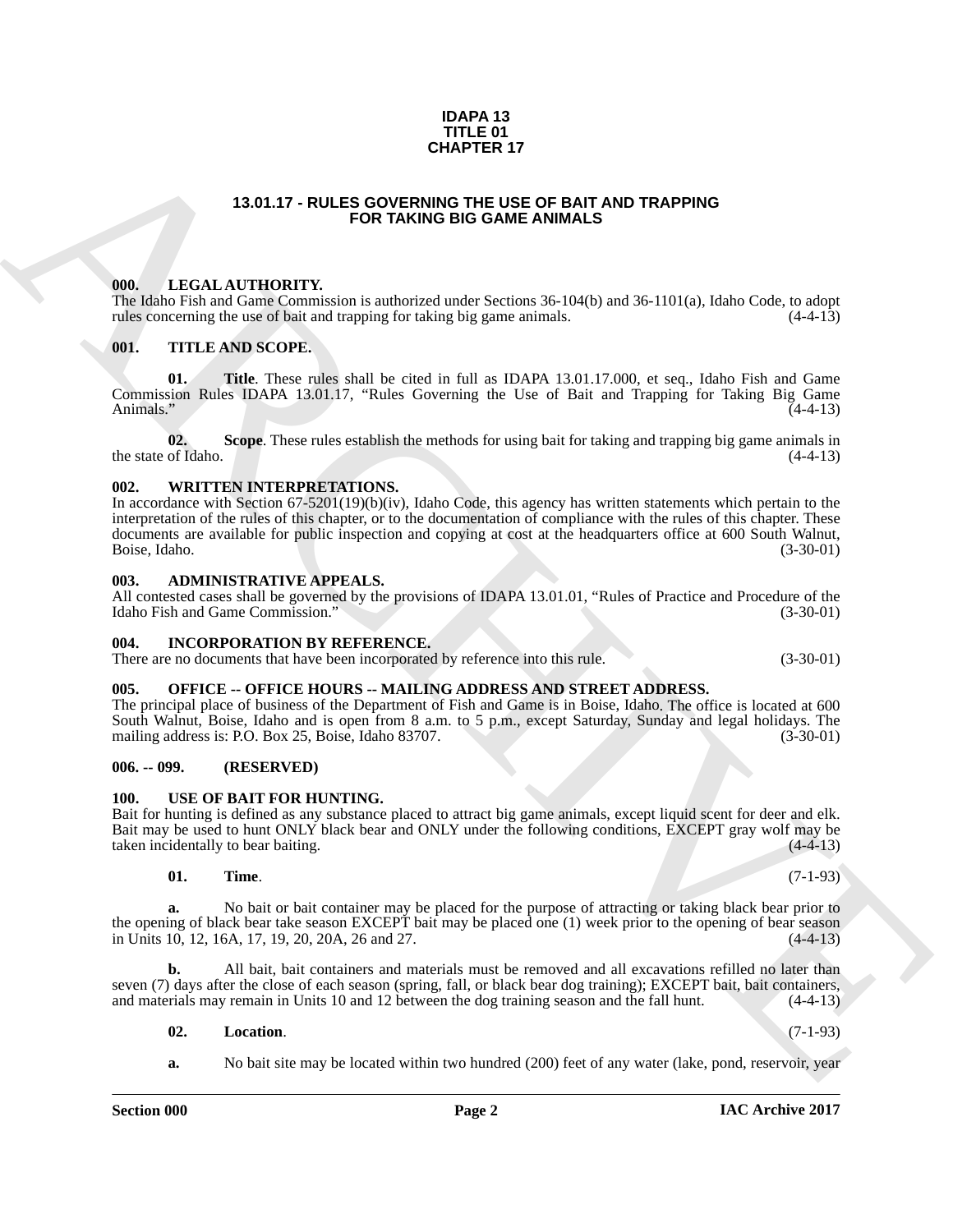### *Department of Fish and Game*

## *IDAHO ADMINISTRATIVE CODE IDAPA 13.01.17 - Use of Bait and Trapping*

round free flowing spring and year round free flowing stream). (3-29-17)

**Department of Fish and Game**<br>
Notation and the theories strength, when the contrast of the strength of the strength of the strength of the strength of the strength of the strength of the strength of the strength of the s **b.** In all regions except the Panhandle and Clearwater Regions, no bait site may be located within two hundred (200) yards from any maintained trail or any established roadway that is open to the general public for motorized traffic and capable of being traveled by full-sized automobiles; in the Panhandle and Clearwater Regions, no bait site may be located within two hundred (200) feet from any maintained trail or any established roadway that is open to the general public for motorized traffic and capable of being traveled by full-sized automobile open to the general public for motorized traffic and capable of being traveled by full-sized automobiles.

**c.** No bait site may be located within one-half (1/2) mile of any designated campground or picnic area, administrative site, or dwelling. (7-1-93)

<span id="page-2-7"></span>

| 03.<br>Types. | $(7-1-93)$ |
|---------------|------------|
|---------------|------------|

**a.** No person shall use any part of a domestic or wild origin game bird, big game animal, upland game animal, game fish, or protected nongame wildlife for bait or scent. (4-7-11)

**b.** The skin must be removed from any mammal parts or carcasses used as bait. (7-1-93)

<span id="page-2-5"></span>**c.** No person shall use salt in any form (liquid or solid) for bait. (3-29-10)

| -04.<br><b>Containers.</b> | $(7-1-93)$ |
|----------------------------|------------|
|----------------------------|------------|

**a.** No bait may be contained within paper, plastic, glass, metal, wood or other nonbiodegradable materials, except that a single, metal container with a maximum size of fifty-five (55) gallons may be used if securely attached at the bait site. (7-1-93)

**b.** No bait may be contained in any excavated hole greater than four (4) feet in diameter. (7-1-93)

#### <span id="page-2-6"></span>**05. Establishment of Bait Sites**. (7-1-93)

**a.** Any structures constructed at bait sites using nails, spikes, ropes, screws, or other materials must be removed by the permit holder within seven (7) days after the close of each season; spring, fall, or black bear dog training. (3-29-10) training. (3-29-10)

**b.** All bait sites must be visibly marked at the nearest tree or on the bait container using a tag supplied epartment. (7-1-93) by the Department.

#### <span id="page-2-0"></span>**101. -- 199. (RESERVED)**

#### <span id="page-2-2"></span><span id="page-2-1"></span>**200. BAITING PERMIT.**

<span id="page-2-3"></span>

| 01. | <b>Baiting Permit.</b>                                                                          | $(7-1-93)$ |
|-----|-------------------------------------------------------------------------------------------------|------------|
|     | Baiting permits are issued by mail or in person from Idaho Department of Fish and Game regional |            |

and subregional office beginning March 1 of each year. (7-1-93)

**b.** Baiting permits will be valid for the calendar year in which they are issued. (7-1-93)

#### <span id="page-2-4"></span>**02. Use of Baiting Permit**. (7-1-93)

**a.** All persons placing bait must possess a baiting permit issued by the Idaho Department of Fish and Game.  $(3-15-02)$ 

**b.** Each hunter may possess only one (1) Idaho Department of Fish and Game baiting permit each year and may maintain up to three (3) bait sites, except the number of bait sites maintained by outfitters will be specified<br>by the land management agency in the outfitter's operating plan. (7-1-93) by the land management agency in the outfitter's operating plan.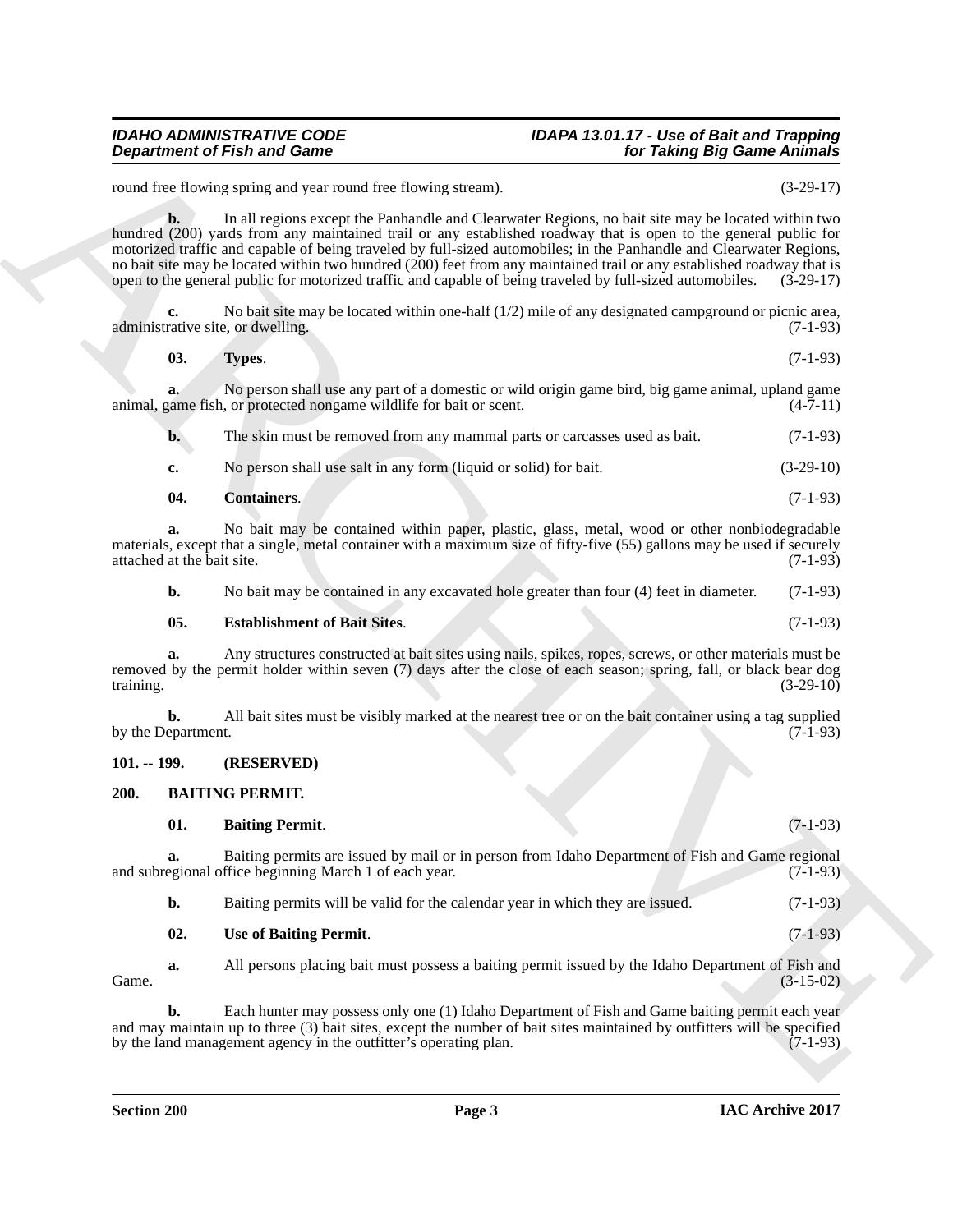<span id="page-3-4"></span><span id="page-3-3"></span><span id="page-3-2"></span>

#### <span id="page-3-1"></span><span id="page-3-0"></span>*IDAHO ADMINISTRATIVE CODE IDAPA 13.01.17 - Use of Bait and Trapping* **for Taking Big Game Animals**

|                             | <b>Department of Fish and Game</b>                                                                                                                                                                                                                                                                                                                                                                                                        | for Taking Big Game Animals |
|-----------------------------|-------------------------------------------------------------------------------------------------------------------------------------------------------------------------------------------------------------------------------------------------------------------------------------------------------------------------------------------------------------------------------------------------------------------------------------------|-----------------------------|
| c.                          | No person may hunt over an unlawful bait site.                                                                                                                                                                                                                                                                                                                                                                                            | $(7-1-93)$                  |
| d.                          | Guides and clients of outfitters are not required to obtain a baiting permit, but they must have a<br>copy of the outfitter's permit in their possession while hunting over a bait site.                                                                                                                                                                                                                                                  | $(7-1-93)$                  |
| $201. - 399.$               | (RESERVED)                                                                                                                                                                                                                                                                                                                                                                                                                                |                             |
| 400.                        | TRAPPING BIG GAME ANIMALS.<br>Trapping may be used to take ONLY gray wolf and ONLY under the following conditions.                                                                                                                                                                                                                                                                                                                        | $(4-4-13)$                  |
| 01.                         | <b>Defined Terms.</b>                                                                                                                                                                                                                                                                                                                                                                                                                     | $(4-4-13)$                  |
| a.                          | 'Bait' for trapping purposes is defined as any animal parts; except bleached bones or liquid scent.                                                                                                                                                                                                                                                                                                                                       | $(4-4-13)$                  |
| b.<br>ground level.         | 'Ground set' is defined as any foothold trap, body-gripping trap, or snare originally set in or on the<br>land (soil, rock, etc.). This includes any traps elevated up to a maximum of thirty-six (36) inches above the natural                                                                                                                                                                                                           | $(4-4-13)$                  |
| c.                          | For trapping purposes, a 'public trail' is defined as any trail designated by any city, county, state, or<br>federal transportation or land management agency on the most current official map of the agency.                                                                                                                                                                                                                             | $(4-4-13)$                  |
| 02.                         | Methods of Take When Trapping. No person trapping gray wolf shall:                                                                                                                                                                                                                                                                                                                                                                        | $(4-4-13)$                  |
| a.                          | Use any set, EXCEPT a ground set.                                                                                                                                                                                                                                                                                                                                                                                                         | $(4-4-13)$                  |
| b.                          | Use for bait or scent, any part of a domestic or wild origin game bird, big game animal, upland<br>game animal, game fish, or protected nongame wildlife; EXCEPT:                                                                                                                                                                                                                                                                         | $(4-4-13)$                  |
|                             | Gray wolves may be trapped near a big game animal that has died naturally and the carcass has not<br>been repositioned for trapping purposes. Natural causes shall not include any man-caused mortality.                                                                                                                                                                                                                                  | $(4-4-13)$                  |
| ii.                         | Gray wolves may be trapped using a carcass of a legally taken gray wolf with the hide removed.                                                                                                                                                                                                                                                                                                                                            | $(4-4-13)$                  |
| 111.<br>vendors.            | Gray wolves may be trapped using the parts of accidentally killed wildlife salvaged in accordance<br>with IDAPA 13.01.10, "Rules Governing the Importation, Possession, Release, Sale or Salvage of Wildlife,"<br>Subsections 300.02.c. and 300.02.d. in Game Management Units as identified by the Commission's Big Game<br>Season Proclamation. The Proclamation is published in a brochure available at department offices and license | $(4-4-13)$                  |
|                             | Use any set within thirty (30) feet of any visible bait; including bait allowed in Subsection<br>400.02.b.i., 400.02.b.ii., and 400.02.b.iii.                                                                                                                                                                                                                                                                                             | $(4-4-13)$                  |
| d.                          | Use a dirt hole ground set with bait unless the person ensures that the bait remains covered at all<br>times to protect raptors and other meat-eating birds from being caught accidentally.                                                                                                                                                                                                                                               | $(4-4-13)$                  |
| е.                          | Use live animals as a bait or attractant.                                                                                                                                                                                                                                                                                                                                                                                                 | $(4-4-13)$                  |
| f.                          | Place any ground set on, across, or within five (5) feet of center line of any maintained public trail.                                                                                                                                                                                                                                                                                                                                   | $(4-4-13)$                  |
| g.<br>highway right-of-way. | Place any ground set on, across, or within any public highway as defined in Section 36-202, Idaho<br>Code; EXCEPT ground sets may be placed underneath bridges and within and at culverts that are part of a public                                                                                                                                                                                                                       | $(4-4-13)$                  |
| h.                          | Place any ground set incorporating snare, trap, or attached materials within three hundred (300) feet                                                                                                                                                                                                                                                                                                                                     |                             |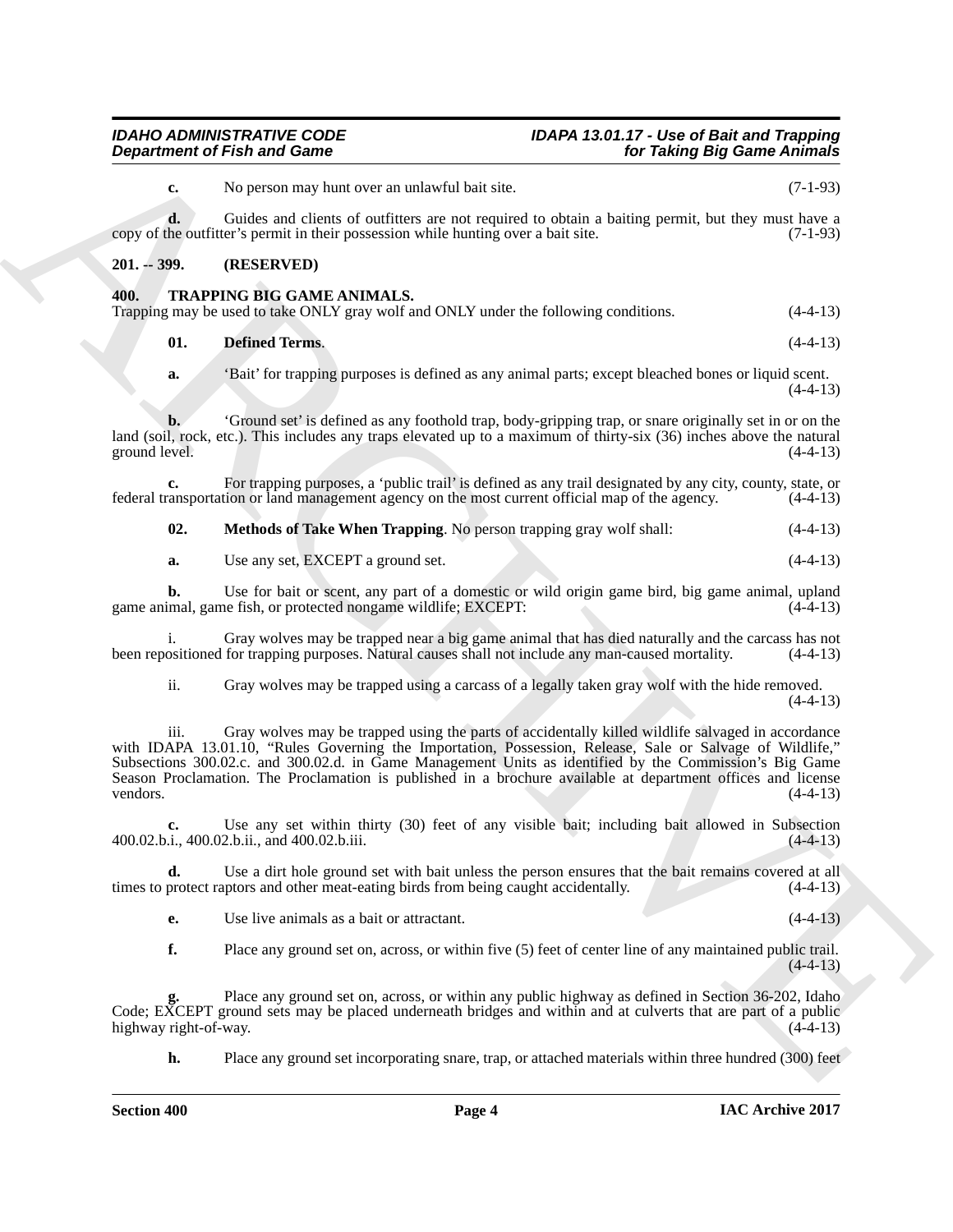### *Department of Fish and Game*

## *IDAHO ADMINISTRATIVE CODE IDAPA 13.01.17 - Use of Bait and Trapping*

**Dependention of Finding and Sammel and Sammel and Sammel and Sammel Times Theorem and Sammel And Sammel And Sammel And Sammel And Sammel And Sammel And Sammel And Sammel And Sammel And Sammel And Sammel And Sammel And Sa** of any designated public campground, trailhead, or picnic area. Cage or box live traps are permitted within three hundred (300) feet of designated public campgrounds, trailheads, or picnic areas as allowed by city, county, state, and federal law. (4-4-13) federal law. (4-4-13)

**i.** Place or set any ground set snare without a diverter; or without a break-away device or cable stop incorporated within the loop of the snare. (4-4-13)

**j.** Place any ground set incorporating a foothold trap with an inside jaw spread greater than nine (9)  $(4-4-13)$ inches.  $(4-4-13)$ 

**k.** Trap any gray wolf within one-half (1/2) mile of any active Department of Fish and Game big game (4-4-13) feeding site.

**l.** Trap gray wolf within two hundred (200) yards of the perimeter of any designated dump ground or sanitary landfill. (4-4-13)

<span id="page-4-4"></span><span id="page-4-3"></span><span id="page-4-2"></span>**03. Trapping Hours**. Trapped gray wolves may be dispatched any time of day or night. (4-4-13)

**04. Wounding and Retrieving**. No person shall wound or kill any big game animal without making a reasonable effort to retrieve it and reduce it to possession.

**05. Unlawful Methods of Take**. No person shall take big game animals as outlined in IDAPA 13.01.08, "Rules Governing the Taking of Big Game Animals in the State of Idaho" Section 410; EXCEPT trapped gray wolves may be dispatched with any rimfire rifle, rimfire handgun or any muzzleloading handgun. (4-4-13)

#### <span id="page-4-0"></span>**401. -- 449. (RESERVED)**

#### <span id="page-4-1"></span>**450. TRAPS.**

#### <span id="page-4-6"></span><span id="page-4-5"></span>**01. Checking Traps**. (4-4-13)

**a.** No person shall place snares or traps for gray wolves, without visiting every trap or snare once every seventy-two (72) hours and removing any catch therein. (4-4-13)

**b.** Trappers acting under authority of the U.S. Department of Agriculture, Animal Plant Health Inspection Service, Wildlife Services are exempt from this rule. (4-4-13)

**02. Removing Trapped Animals of Another**. No person shall remove a gray wolf from the trap or snare of another person. (4-4-13)

#### <span id="page-4-8"></span><span id="page-4-7"></span>**03. Release of Non-Target Catches**. (4-4-13)

**a.** All non-target species caught alive shall be released immediately. Non-target species are defined as is caught for which the season is closed.  $(4-4-13)$ any species caught for which the season is closed.

**b.** Any trapper who catches a non-target species that is dead shall:  $(4-4-13)$ 

i. Prior to removing the animal, record the date and species of animal caught. This information must be included in the mandatory furtaker harvest report. (4-4-13)

ii. Remove the animal from the trap and take it into possession. (4-4-13)

iii. Notify the Department of Fish and Game through the local Conservation Officer, Sub-Regional or Regional office within seventy-two (72) hours to make arrangements to transfer the animal to the Department.  $(4-4-13)$ 

iv. The Department will reimburse trappers ten dollars (\$10) for each bobcat, wolverine, otter, or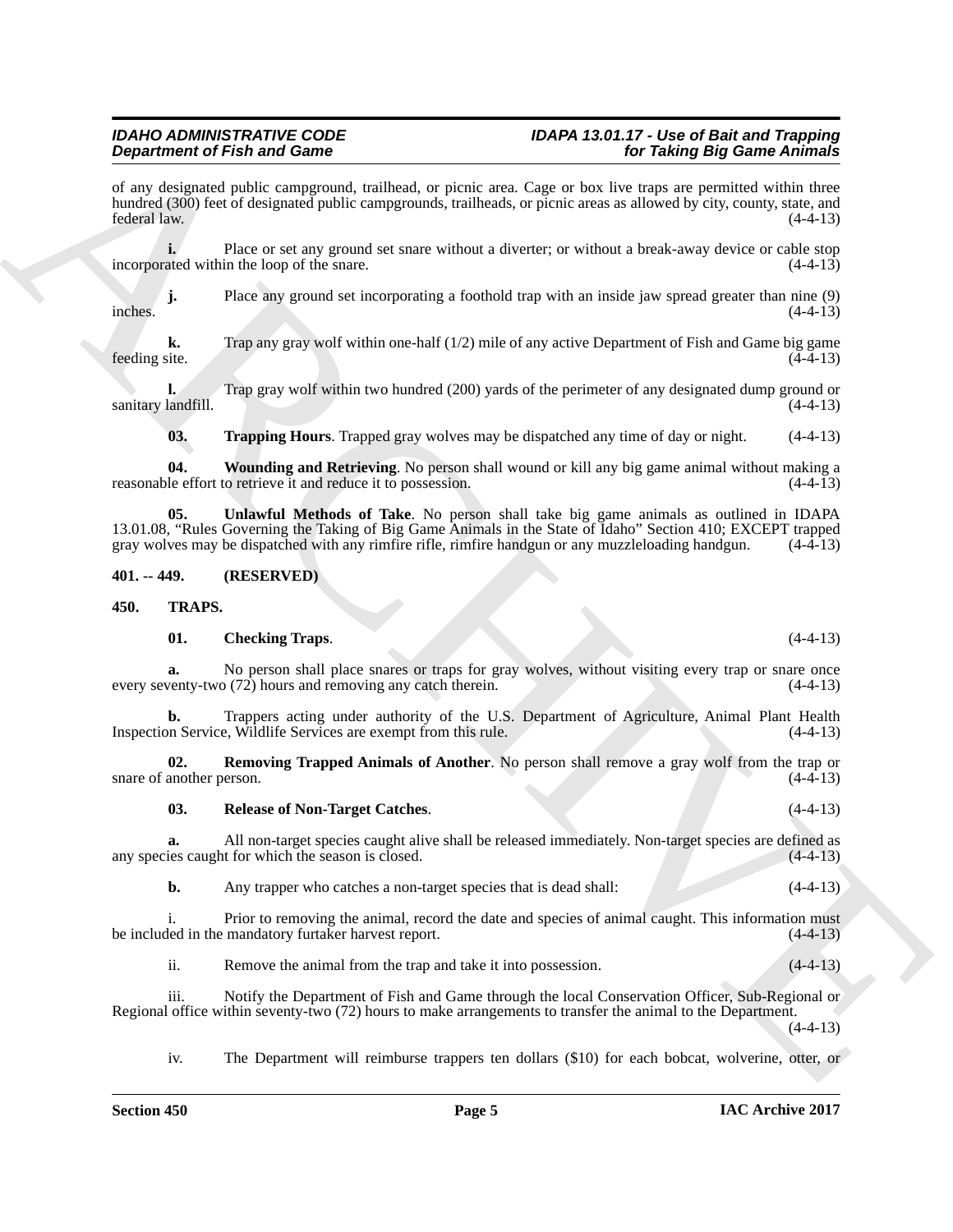### *Department of Fish and Game*

fisher caught accidentally and turned in. (4-4-13)

**04. Identification Tags for Traps**. All traps or snares shall have attached to the snare or the chain of every trap, a metal tag bearing: (4-4-13)

<span id="page-5-11"></span>**a.** Name and Address. In legible English, the name and current address of the trapper; or  $(4-4-13)$ 

**b.** Number. A six (6) digit number assigned by the Department. (4-4-13)

i. Any person wishing to mark his traps and/or snares with a six (6) digit number must make<br>on to the Department at a Regional office, the McCall office, or the Headquarters office. (4-4-13) application to the Department at a Regional office, the McCall office, or the Headquarters office.

ii. Any person who has been assigned a six (6) digit number to mark his traps and/or snares must notify the Department in writing at a Sub-Regional office, Regional office, or the Headquarters office within thirty (30) days of any change of address. (4-4-13)

#### <span id="page-5-0"></span>**451. -- 459. (RESERVED)**

#### <span id="page-5-9"></span><span id="page-5-6"></span><span id="page-5-1"></span>**460. MANDATORY CHECK AND REPORT REQUIREMENTS.**

**01. Wolf Telephone Report**. Any trapper taking a gray wolf must report the harvest within seventytwo (72) hours by calling the Wolf Reporting Number, a toll-free telephone number published in the Big Game Season Proclamation. The Proclamation is published in a brochure available at Department offices and license vendors. (4-4-13) vendors.  $(4-4-13)$ 

<span id="page-5-7"></span>**02. Harvest Report and Presentation of Animal Parts**. In addition to other reporting requirements, any trapper taking a gray wolf must, WITHIN TEN (10) DAYS OF DATE OF KILL, comply with the mandatory check and report requirements by: (4-4-13) check and report requirements by:

**a.** Completing the relevant harvest report (big game mortality report or other report form as required) opercies taken. for the species taken.

**b.** Present the following animal parts so that Department personnel may collect biological data and mark the animal parts:  $(4-4-13)$ 

**Department of Fish and Game**<br>
Linker constraints and Game<br>
Linker constraints and button in the proof Fish and the state of the state of the state of the state<br>
state and the state of the state of the state of the state i. Gray Wolf: Skull and hide to be presented to a Conservation Officer or Regional Office for removal and retention of a premolar tooth, and to have the hide marked. No person who does not possess a fur buyer or taxidermist license and/or appropriate import documentation shall have in possession, except during the open season and for ten (10) days after the close of the season, any raw gray wolf pelt that does not have an official state export tag attached (either Idaho's or another state's official export documentation). (4-4-13) attached (either Idaho's or another state's official export documentation).

<span id="page-5-8"></span>**03. Trapping Report Completion**. All trappers shall fill out the mandatory furtaking harvest report provided by the Department. Trappers shall return the completed mandatory report to the Department of Fish and Game, Box 25, Boise, Idaho 83707, by July 31. Any trapper failing to make such a report by July 31 shall be refused a license to trap animals for the following year.  $(4-4-13)$ a license to trap animals for the following year.

#### <span id="page-5-10"></span><span id="page-5-2"></span>**461. MANDATORY WOLF TRAPPER EDUCATION CLASS.**

Individuals interested in trapping wolves must purchase a trapping license and successfully complete a wolf trapping education class held by the Idaho Department of Fish and Game prior to trapping for wolves. A certificate of completion and trapping license will be required to purchase tags for wolf trapping. Trappers who complete the class will not be required to take the class again in the future. (4-4-13) will not be required to take the class again in the future.

#### <span id="page-5-3"></span>**462. -- 499. (RESERVED)**

#### <span id="page-5-5"></span><span id="page-5-4"></span>**500. IDENTIFICATION OF ANIMALS THAT LEGALLY MAY BE TAKEN; TAG VALIDATION AND ATTACHMENT AND PROXY STATEMENT; IDENTIFICATION OF SEX, SIZE, AND/OR SPECIES IN POSSESSION AND DURING TRANSPORTATION OR SHIPMENT.**

**Section 460 Page 6**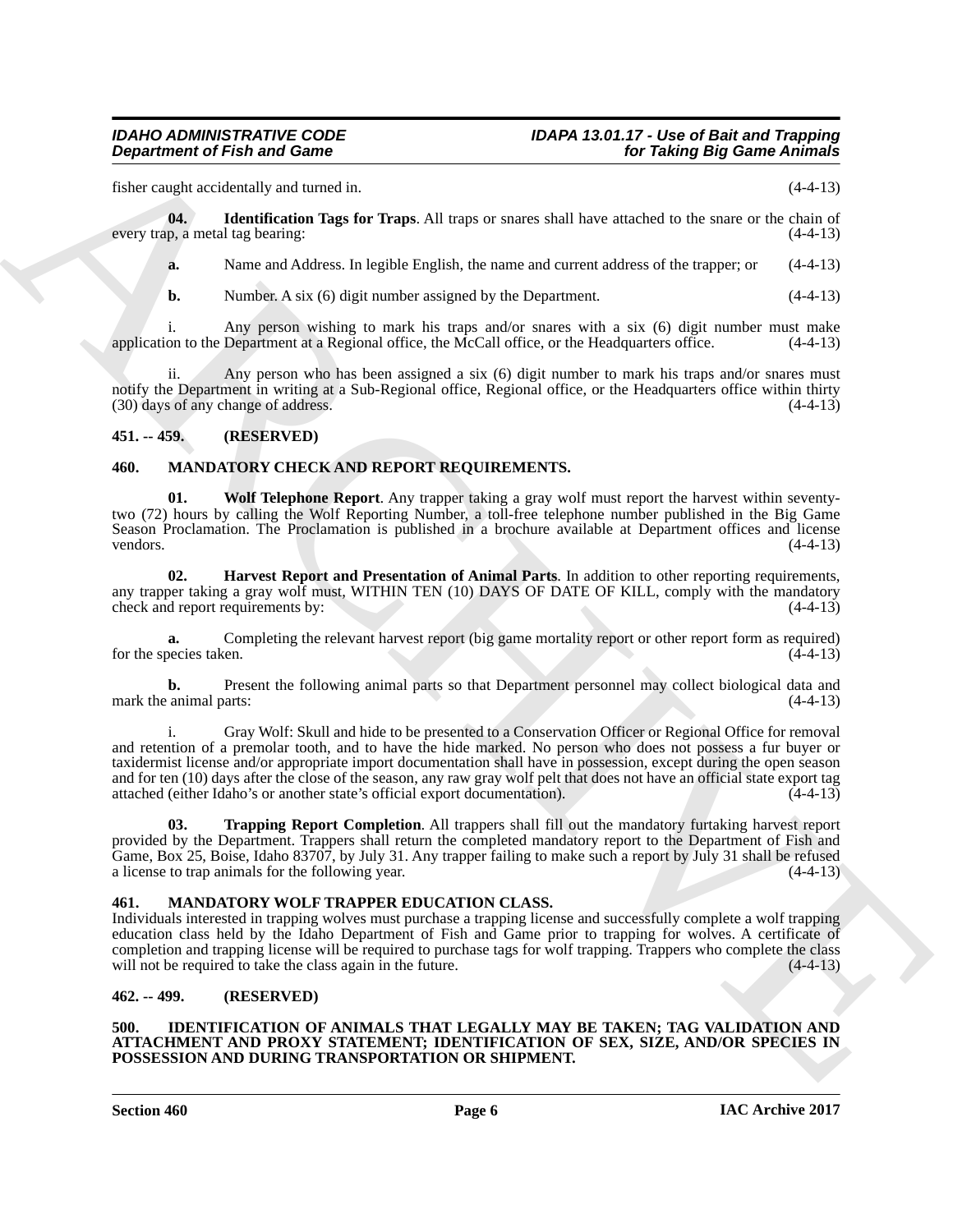Gray wolves may only be trapped and taken, and legally possessed in accordance with all rules outlined in Sections 300, 320, and 350 in IDAPA 13.01.08, "Rules Governing the Taking of Big Game Animals in the State of Idaho."  $(4-4-13)$ 

#### <span id="page-6-0"></span>**501. -- 504. (RESERVED)**

#### <span id="page-6-3"></span><span id="page-6-1"></span>**505. AREAS CLOSED TO HUNTING AND TRAPPING, AND TRAPPING ON GAME PRESERVES AND WILDLIFE MANAGEMENT AREAS.**

Department of Fish and Game<br>Six and Jin all the fish and Game<br>Six and Jin all the fish and Game<br> $\frac{1}{2}$  and  $\frac{1}{2}$  and  $\frac{1}{2}$  and  $\frac{1}{2}$  and  $\frac{1}{2}$  are presented in the first set of  $\frac{1}{2}$  and  $\frac{1}{2}$  a Gray wolves may only be trapped and taken, and legally possessed in accordance with all rules outlined in IDAPA 13.01.08, "Rules Governing the Taking of Big Game Animals in the State of Idaho," Section 500, and in accordance with all rules outlined in IDAPA 13.01.16, "The Trapping of Predatory and Unprotected Wildlife and the Taking of Furbearing Animals," Sections 600 and 650. (4-4-13)

#### <span id="page-6-2"></span>**506. -- 999. (RESERVED)**